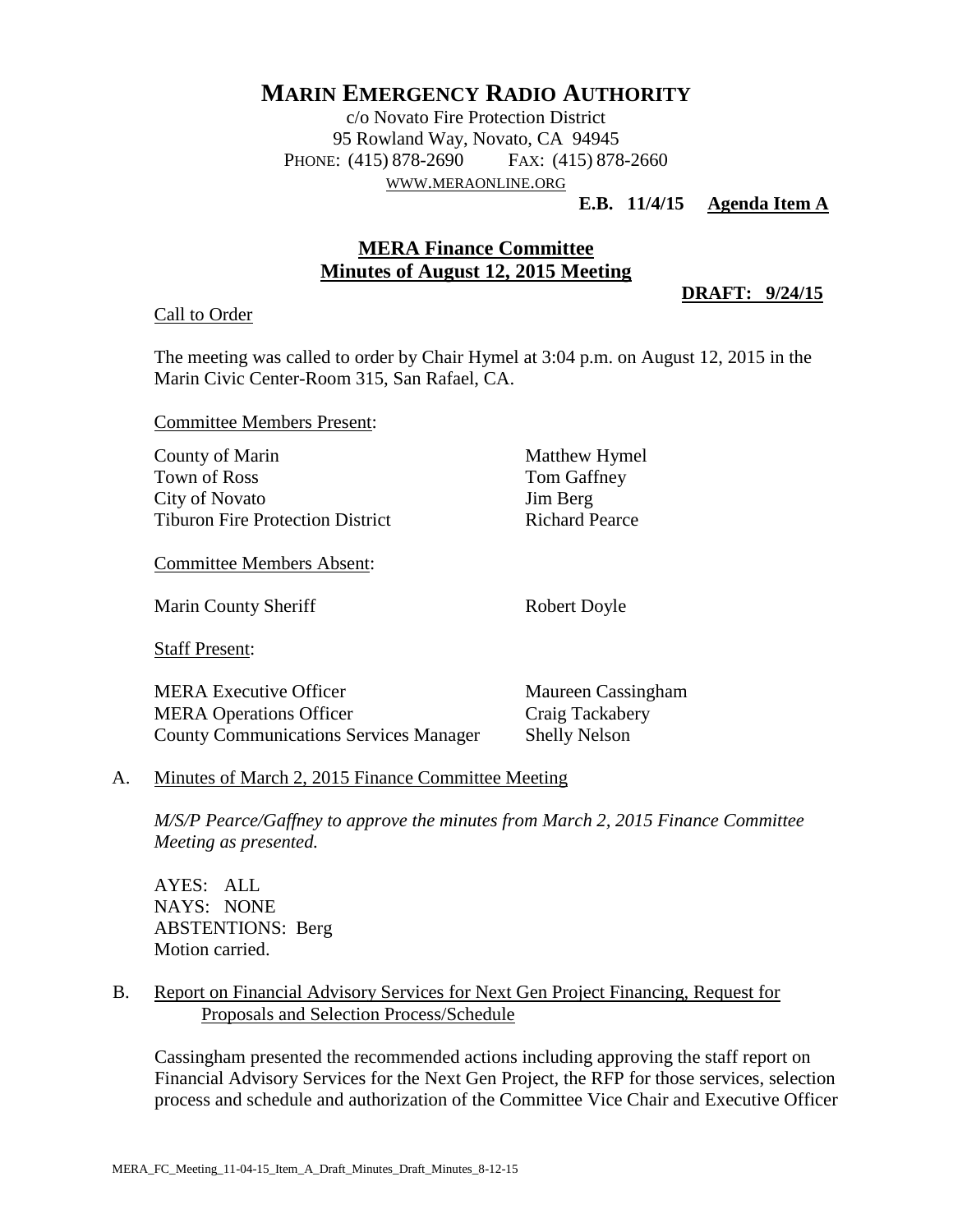to conduct the selection process and recommend the selected Financial Advisor to the Executive Board on September 9. She noted four of the five Finance Committee members are on the Executive Board which would negate the need for a separate Finance Committee meeting. Vice Chair Gaffney, the fifth member, would be attending to co-present the recommendation. The Committee concurred.

Cassingham summarized the staff report noting extensive Committee and Board past discussions on forming a Finance Team for future bond issuance and proceeding with selecting a Financial Advisor sooner than later. Proceeding with this selection permits us, via a third party, to look at the financing landscape and test our financial planning assumptions. The RFP includes a \$10,000 budget for advisory services prior to the issuance of bonds. Gaffney has assisted with the development of the RFP and offered to participate in the evaluation of proposals. She noted the approved RFP will be added as a Quick Link on meraonline.org on August 13. With Gaffney's input, a short list of local qualified firms has been developed to receive the RFP. Any other firm can be referred by members to the website.

Cassingham said the RFP will be issued on August 13 with an August 28 submission deadline. She said the RFP references Nossaman as Bond Counsel and Hawkins, Delafield & Wood as Disclosure Counsel. MERA has worked with these legal advisors in the past and found their services to be excellent. Gaffney added that we will get cost estimates from both Counsels for each of the bond issue sizes. He added that an F.A. will double check all financing assumptions to date, and our pay-as-you-go approach to achieve interest savings. The F.A. will ready us for a bond sale as monies are needed for the Project. Hymel said this is a good approach and supported an objective analysis of interest rate risk sooner versus later. Pearce inquired about the quick turnaround time for selection. Gaffney said proposals were limited to five pages in length to permit quicker review. Cassingham confirmed she and Gaffney had concurred with the schedule and felt the length of time for submission and review was doable.

Berg confirmed that Gaffney and Cassingham's proposed RFP changes were clerical and not substantive. Tackabery concurred with getting the F.A. on board now. He suggested adding to the F.A.'s scope, a review of a vendor financing option as noted in the 2010 vendor RFP. Berg said the vendor financing in one of the proposals from 2010 was very attractive. Hymel said the interest rate would be better with tax-exempt financing, however, we should look at this option. Gaffney said a vendor would try to sell us the whole project upfront and the finance it. We are seeking to finance in phases as needed. He concurred with adding vendor financing to the RFP.

*M/S/P Pearce/Berg to approve the Report on Financial Advisory Services, the RFP with clerical corrections and vendor financing review, the selection process and schedule as presented and authorization of Gaffney and Cassingham to conduct the selection process and recommend the selected Financial Advisor to the Executive Board on September 9.*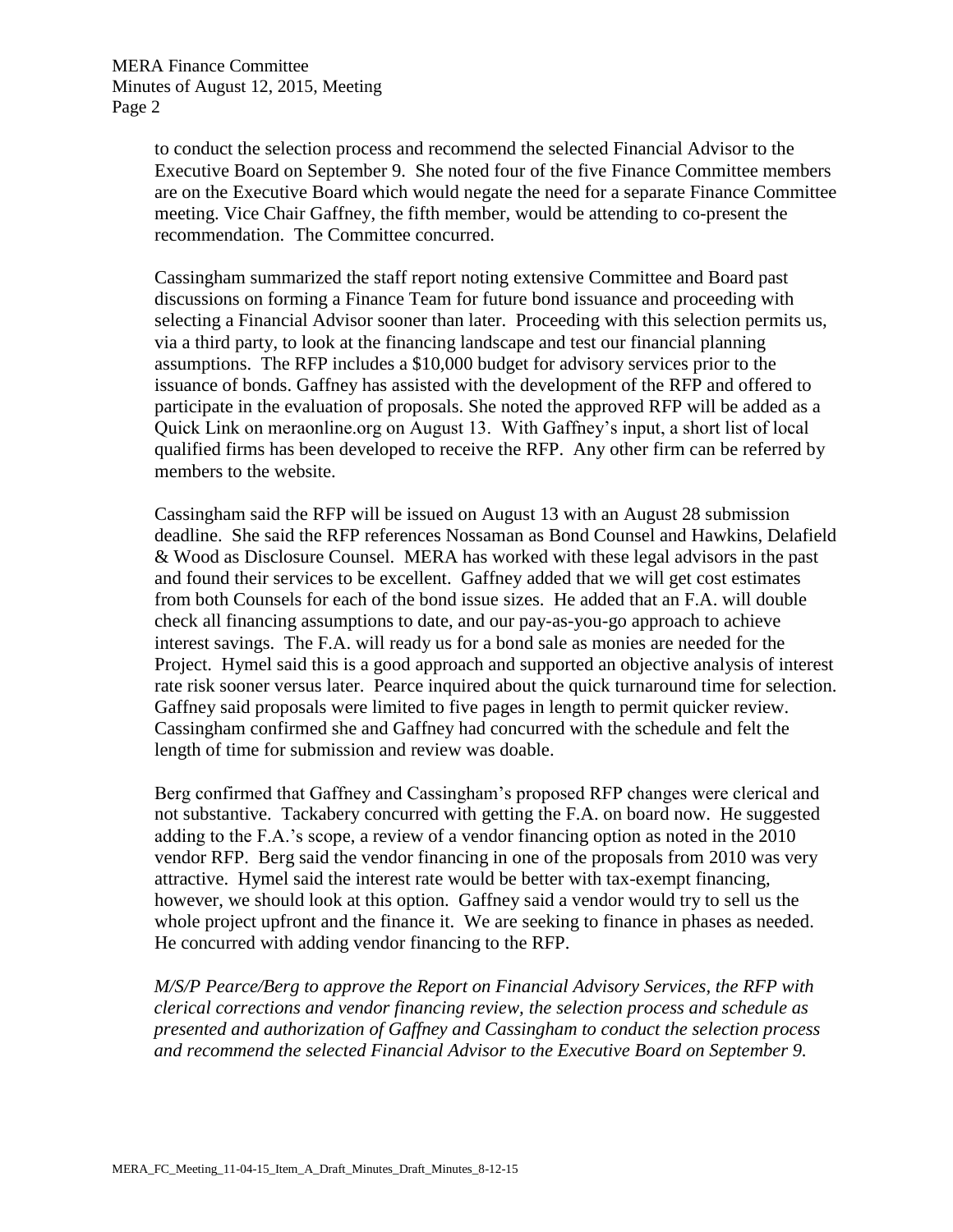MERA Finance Committee Minutes of August 12, 2015, Meeting Page 3

> AYES: ALL NAYS: NONE ABSTENTIONS: NONE Motion carried.

Cassingham reported as additional information relative to Item B that NBS has confirmed that 90,400 parcels were successfully submitted onto the County tax roll for FY15-16 for a total levy of \$3,592,011.60. NBS will bill 102 utility-owned parcels on MERA's behalf, with a total levy of \$18,554.20. The total parcel tax levy is \$3,610,565.80. Cassingham confirmed this amount was spot-on with the NBS Parcel Tax Study estimate.

Gaffney said the County will charge \$2 per parcel for annual collection costs, potentially \$180,000. Pearce confirmed there were 17 senior exemptions approved of the 18 applications filed. After some discussion about the collection amount and the County's billing process, Cassingham said she will confirm the County's collection charges and report back.

# C. Report on Reserve Reimbursement for Next Gen System Project Advances

Cassingham summarized the work performed to date in requisitioning MERA's Next Gen Project expenses from the freed-up current Bond Reserve held by BNY. Bond Counsel Reyes developed the requisition format which BNY approved. The detail accompanying the requisitions, which are developed by fiscal year, has been very labor intensive. The amount of the first requisition for FY14-15 submitted on July 30 is \$376,917.13. A second requisition was submitted on August 11 for FY13-14 in the amount of \$398,998.67. By month's end, all requisitions will have been submitted for an estimated total of \$1.2M.

Cassingham confirmed for Pearce that the accounting for these amounts will be confirmed with Auditor Maher and NFPD Finance Director Hom. The intention is to deposit these monies in MERA's Replacement Fund. Hymel discussed the eligibility of the \$1.2M as payable from MERA's bond financing as a Next Gen Project-related expense. Gaffney said 92% of the parcel tax is eligible for use on the Project, which excludes non-police/fire costs. Berg asked if only 92% of the Project costs to date could be reimbursed. Gaffney said he was uncertain about this. Hymel said what he is clarifying is the \$1.2M for Project costs advanced by the Replacement Fund can be paid from future parcel taxes. This leads to the discussion of how we pay for non-police/fire Project costs. Hymel added that use of the current Reserve is permitting Project cash flow now and that \$1.2M would be replenished from the parcel tax and used for non-police and fire radios. The Reserve is MERA money that MERA can use for those radios. Tackabery said the replenishment of the \$1.2M from the parcel tax will be complex for the Citizens Oversight Committee to understand.

 Hymel said MERA adopted a resolution to reimburse itself for Project expenses and this is an appropriate part of the process which happens with many projects. Gaffney concurred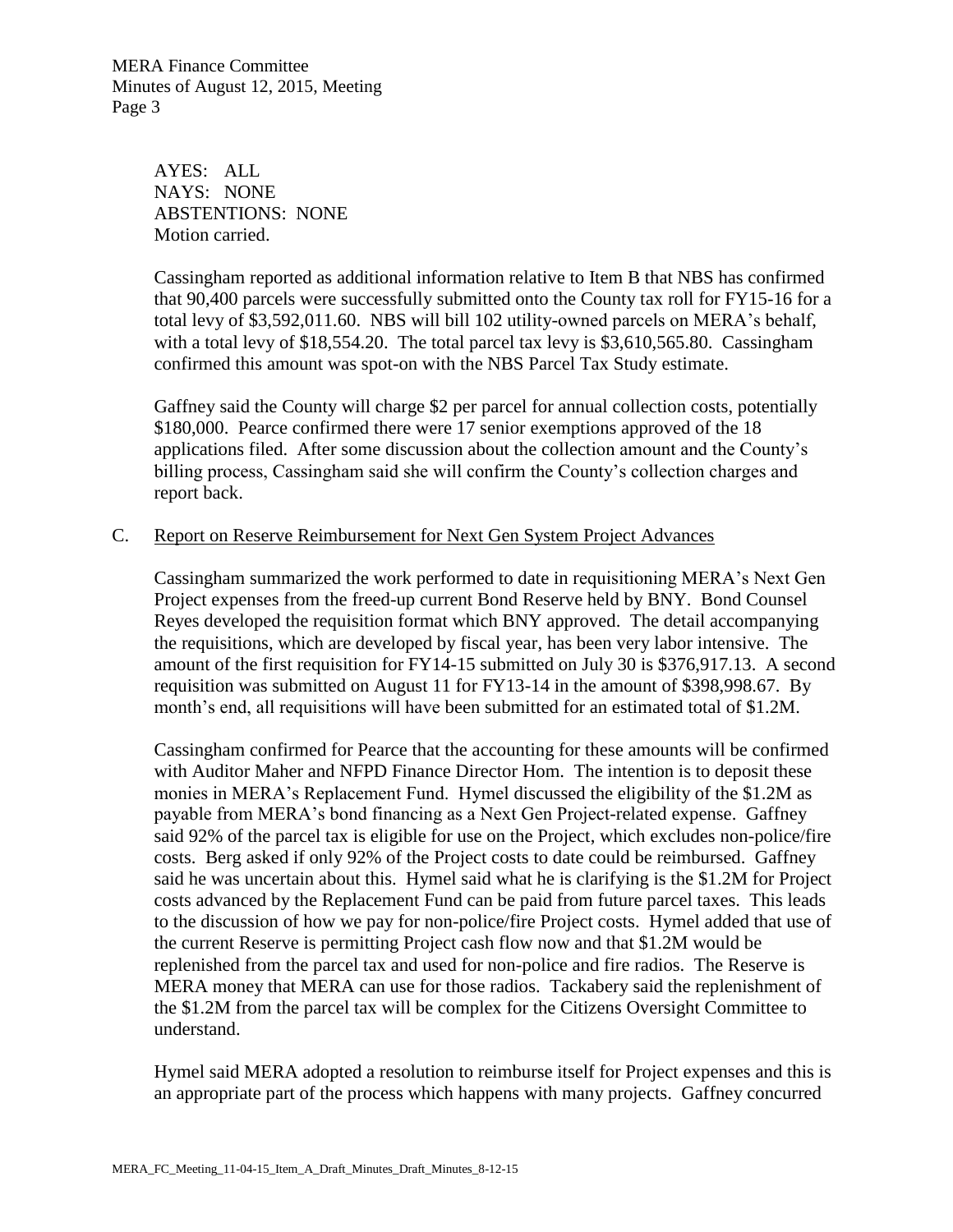MERA Finance Committee Minutes of August 12, 2015, Meeting Page 4

> that the intention all along was to reimburse ourselves for Project costs, which is what we are doing. Hymel asked if these funds should be differentiated in a Project account and that replenishment is borrowing from that account to be paid back with parcel taxes. He added that the \$1.2M would be a "due to" the Project Fund from future parcel tax receipts to clarify its use. Gaffney said he preferred that the \$1.2M go into the Replacement Fund and not a Project Fund. Cassingham will confirm how the funds will be accounted for with Maher to assure clarity of their use.

#### D. Proposed Gen III Replacement Reserve Options

 Cassingham presented the staff report, including the direction from the Governing Board to the Finance Committee to develop a Reserve Plan. She reviewed some of the key issues discussed to date associated with determining the amount of the Reserve, possible sources of funding and regular review of Gen III Project costs and Reserve goals. She noted this came up frequently during MERA's outreach efforts and ultimately was embraced as an appropriate action to take. Cassingham added that continuation of some or all of the member debt service contributions have been discussed along with the SUA option to address the system's useful life. She said the goal of funding 100% of Gen III costs would be extraordinary versus some percentage thereof. Tackabery would need to give input on Gen III Project costs and on the goal of the reserve. Another factor in how much of the debt service might be continued is the increased Next Gen operating costs the members will have to share. Lastly, timing of when the Reserve will begin to be funded needs to be established.

Hymel offered an illustration of the increase in O&M with the Next Gen System next to the current debt service which extends until 2020. When the \$2.1M debt service drops off, instead of having a windfall, it could be continued straight for some period until the two points meet and a reserve is created. This way, the members would not receive a windfall but would not be affected by the O&M increase. He said it would be good to get an F.A.'s input on this. Members would get a benefit from the creation of a reserve without receiving a windfall and they would also not be charged annual O&M increases. Operating increases would be covered by what members used to pay for capital. Hymel said while the O&M budget would go up every year, the combined payments from the members for debt service and O&M would remain the same.

 Gaffney said we are dealing with theoreticals at this point given not knowing Gen III costs or what the technology will be. Hymel said, even though we have six years, we want to give members lead time to consider and accept the Reserve Plan and extension of debt service payments for which they might have other plans when debt service is retired. Tackabery said in year 10 of the Next Gen System, we can really hone in on Gen III costs. Hymel replied what we need to identify is a reasonable dollar amount for the Reserve since it will be years before we have firm numbers on III costs. If we let these funds go, there will be no source in place which will result in us going back to members.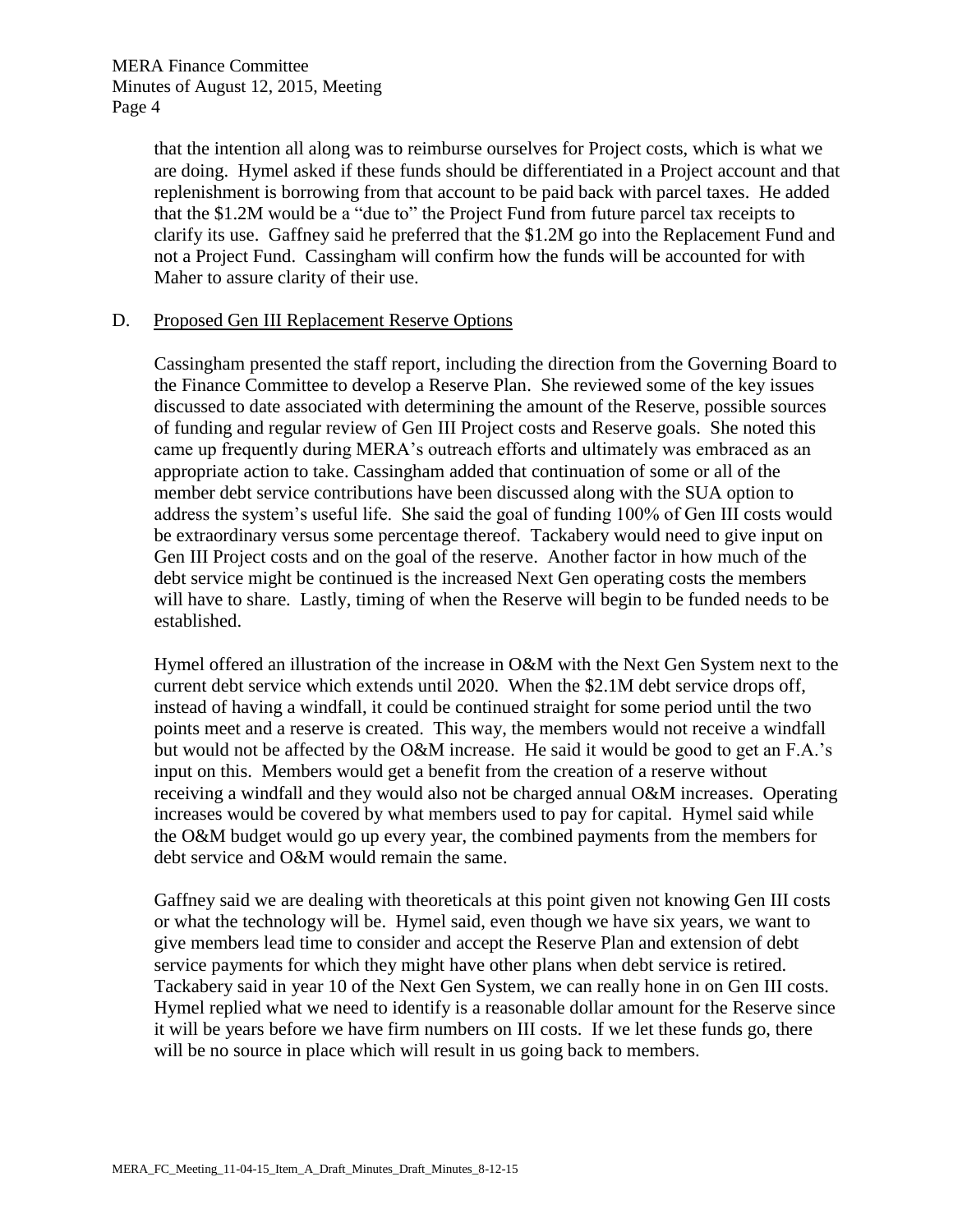Gaffney said with a joint project like this, it is always a challenge to address the upfront costs. As a rule of thumb, he likes to have all the engineering, planning, other soft costs and a project contingency funded or up to 25% of the project costs. Using Next Gen as an example, he estimated the upfront as \$5M. Pearce asked Tackabery about the consultants' upcoming work on system life expectancy and whether the SUA should be kept out of that review and considered separately at a later time. Tackabery responded that keeping the SUA in the discussion with vendors assures the best possible pricing versus coming back to it later. He added that it would be presented as an option. Gaffney suggested life expectancy and SUA should be considered in the analysis of vendor bids. Tackabery said the consultant would be asked to assess vendor life expectancy proposals as part of the bid review.

Berg asked if the SUA would truly extend system life. Nelson and Tackabery confirmed the SUA would keep the Next Gen System current. Hymel said SUA cost will be evaluated when presented and its costs will be on top of debt service. It could, however, be funded as part of continued debt service. Berg inquired about the value of keeping a system current using the example of the present system, even though not current, is still functioning. Nelson said it is still working because we haven't experienced failures that we couldn't get equipment for. Nelson confirmed for Berg that the SUA is mostly software and some hardware. Issues can occur with both. The SUA will also address the cost of upgrades for components with shorter life expectancy along the way. Pearce asked if it would be better to self-fund the SUA given the SUA cost. Hymel said this will be part of the analysis when this option is considered. One criteria of vendor bids is what is offered to extend system life. Nelson said she had asked IST professionals how the cost estimate for this SUA compares with other large SUAs. They said this was a good deal in that Microsoft upgrades are up to 4% per year. Most vendors for these types of systems are 2%.

 Hymel said the staff report on this item should be revised to include an Item 2-a about maintaining member capital costs that will partially absorb future operating cost increases. This would offer member O&M cost stability for the next 15 years versus a windfall. Cassingham confirmed that the F.A. should confer with the DPW team based on this discussion as to what various funding scenarios would generate in addressing what we are trying to achieve. Tackabery said these efforts should be coordinated with the consultant's work on system life cycle.

#### E. Pre-Next Gen System Member Radio Replacement

Cassingham summarized her staff report and asked for Committee input on member replacement of Next Gen compatible radios prior to one-for-one replacement included in the Next Gen Budget. Hymel asked for confirmation of the three levels of replacement radios for Next Gen compatibility. Nelson said there are non-compatibles at \$5,000 per radio, dual-band capable that can be upgraded to include 700MHz at \$5,500 and dual-ban operational at \$6,000. Gaffney said we should not pay for the "no value" and reimburse for dual-band capable and operational. Pearce said the value is to have the radios purchased now, be serviceable on the new System for potential use by non-police/fire. Hymel said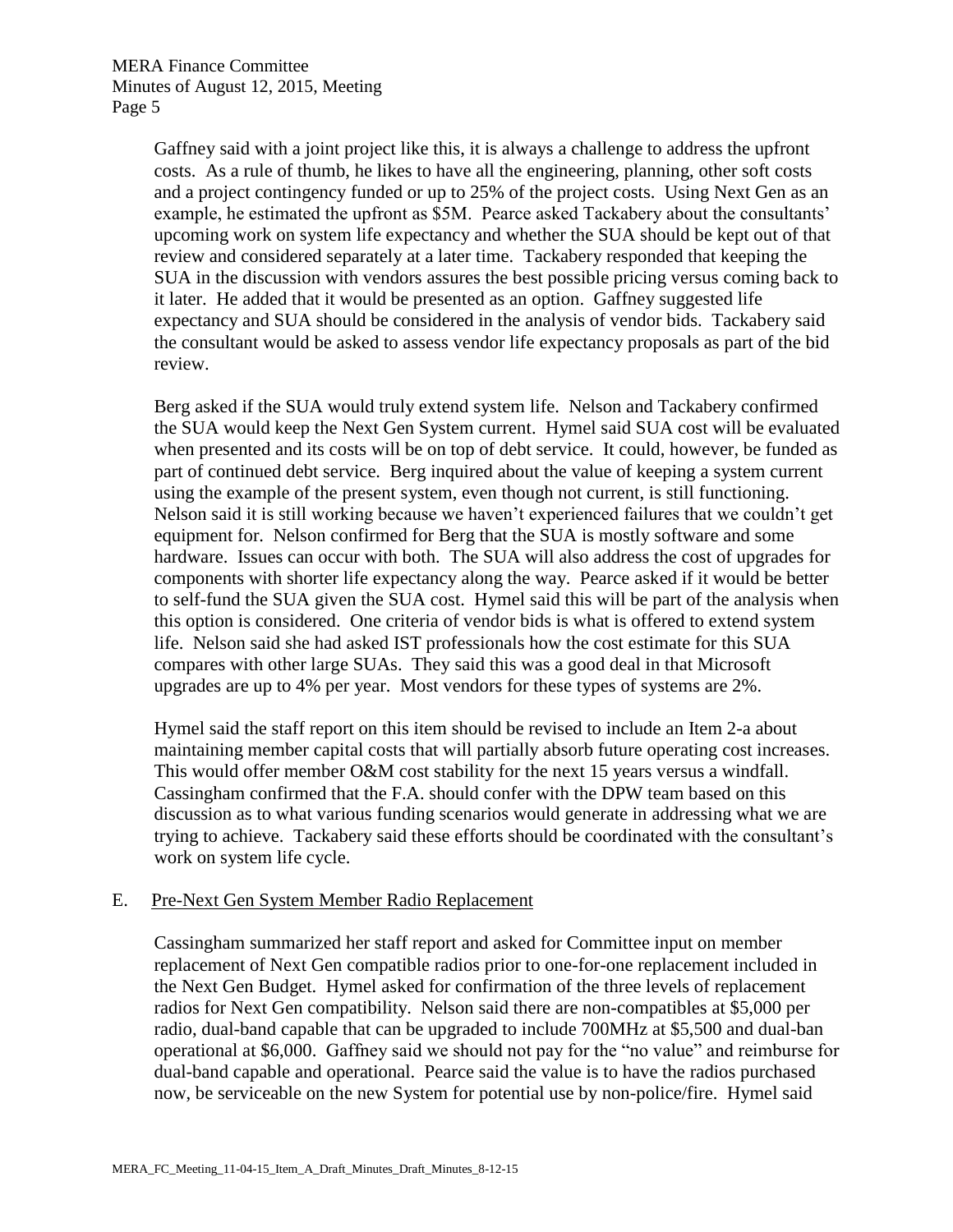these handed-down radios might be perceived by users as second class. Berg said radios being purchased now will be halfway through their useful lives when Next Gen goes online in 2018. Nelson confirmed radio life as 7-11 years. Hymel asked about our current policy. Nelson confirmed dual-band capable is the minimum that can be purchased. Tackabery said this is the policy for additional radios purchased by MERA members, not replacements. Hymel said, then replacements should be added to the policy. Nelson confirmed that since the policy was adopted, no one has replaced or added with less than dual-band capable. Berg confirmed with Nelson that the radio vendor Red Cloud was requested to match member purchase pricing with the County's. Gaffney said he supported reimbursement.

Hymel asked about future credits for replacement radios. He said, using Berg's 75 Next Gen allocated radios as an example, we would replace the 60 needed and give a credit for 15 future ones. This would use credits versus cash. Berg said, from an operational standpoint, you want all officers to be using the exact same radios for functional purposes. The radios in use in 2018 would be replaced and turned in for non-police/fire use. Hymel said this approach would result in savings to the \$2M allocation from MERA Reserves for non-police/fire radios.

Cassingham said she is exploring with Bond Counsel whether or not the payment of nonpolice/fire radios can be made from the parcel tax given those services can be integral to first responders and delivery of emergency services. She cited Measure A approval of the use of a non-uniform parcel tax while approving the use of all Measure A tax proceeds solely for the Next Gen Project. Hymel said we should not stray away from the commitment to Next Gen as a police/fire system and MERA's commitment to funding nonpolice/fire costs with MERA Reserves. Gaffney confirmed with Tackabery that we determined that public works and like support users were partially related to police and fire. Tackabery said DPW justified the entire system backbone for police and fire and that police and fire could not use the System if it was incomplete. This justifies funding all of the backbone with the parcel tax, along with police and fire radios. Hymel said this reinforces MERA's position to pay the estimated \$2M for non-police-fire radios.

Berg said he would like to see a baseline inventory of radios which would indicate which ones could be used in a non-police/fire cache when replaced in 2018. Hymel said the tax pays for 3,000 radios in 2018, which dovetails into his suggestion about credits as radios are replaced now. He added whether replacement dual bands now are going to be viewed as clunkers by non-police/fire users. Nelson said they could also be used for emergency caches or replacements for minimally-used radios. Berg said there may be the assumption on the part of members users with the passages of the parcel tax that they will all get new radios. Hymel said MERA committed its reserves to fund non-police/fire radios so all member users would get new radios.

Hymel said when radios are turned in, they could become part of the member agencies cache or MERA's cache. Berg asked if they could be cannibalized. Nelson said they could possibly be for the first generation that hits the street. She added that the credit approach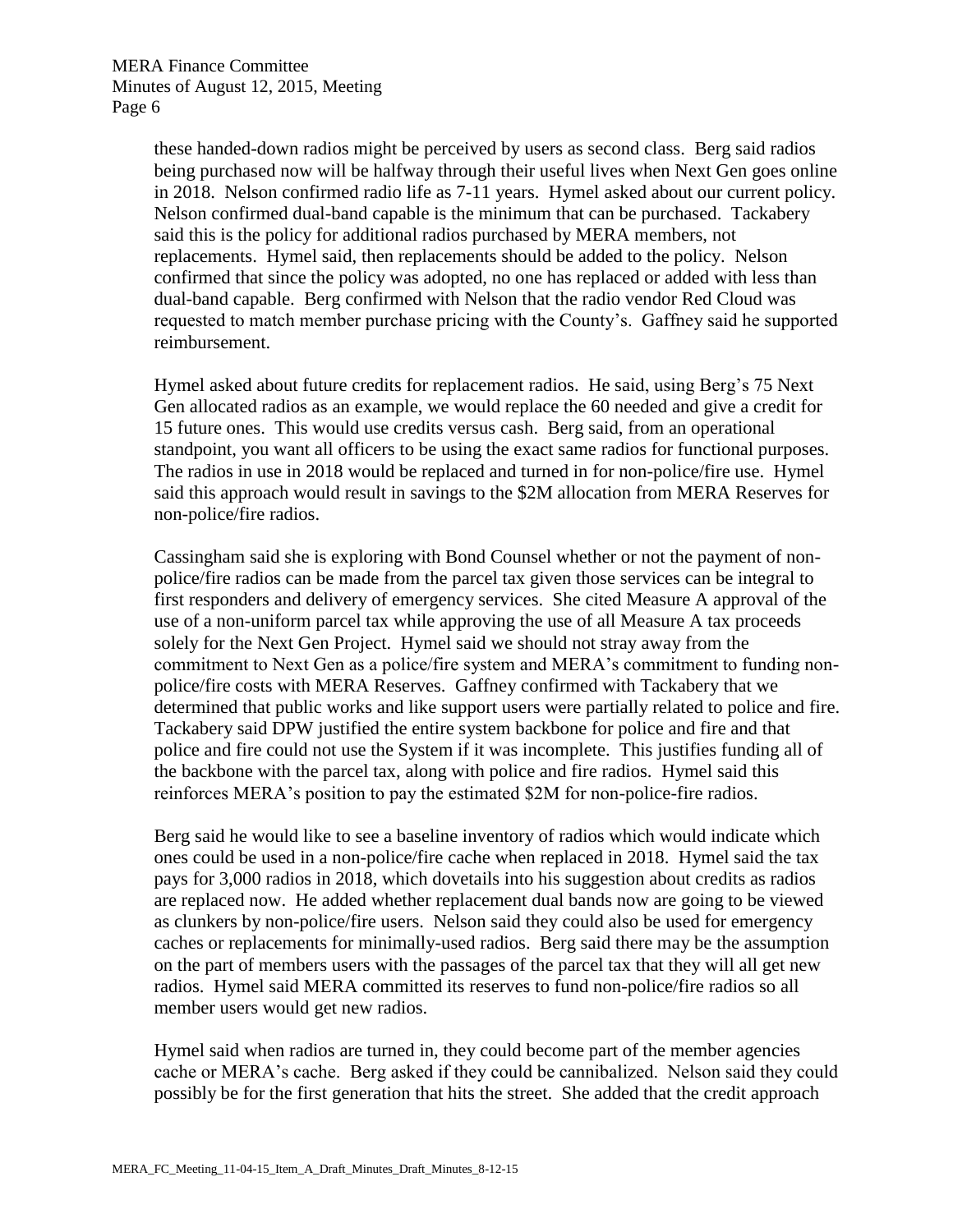might be very difficult to track. Gaffney said if the Project comes in under budget, unused parcel taxes could be used to fund future replacement radios.

Hymel supported amendment of the policy to require dual band capable for replacements. He added that we consider the parcel tax passage date as baseline date for the number of radios to be replaced from Next Gen. Tackabery said if the November 4 date was established, DPW can track this going forward. Gaffney said we would replace existing radios with Hymel adding this can't be a rolling number. He said the current dual bands could be used when members need additional radios. Hymel summarized that we should require replacement radios to be dual band capable, establish the Measure A election date as a baseline and decide what to do with replacements later.

Tackabery asked about the non-Member mutual aid users, volunteer groups and those who were given MERA radios under the current Bonds. Gaffney said the requirement for them should be dual capable. Hymel said MERA only committed to replacing member agency radios. Tackabery said this has never been communicated to non-member users. Hymel agreed this needs to be done. Tackabery said this might start with the Chiefs. Gaffney agreed there should be outreach to non-members about this. Hymel clarified that member police/fire radios would be paid for by the parcel tax and member non-police/fire radios would be paid for by other MERA Reserves. Other non-member radios would have to be funded by those users. Tackabery reiterated that this is important to be communicated. Tackabery cited examples of these users including Pt. Reyes Seashore, CHP, GGNRA, private ambulance companies, U.S. Coast Guard, American Red Cross, Fish & Game, etc. Hymel said they may want to replace with dual-band operational radios. He added that this should apply to all non-member users who did not buy into the system or pay for operations. All that is being asked is that they pay for their radios. Our policy needs to be disseminated as soon as we are ready, which will allow these users to plan. Gaffney commented that these users may want to revisit the number they need. Hymel said this approach is consistent with how we have conceived the Next Gen Project and member only radio replacement. Berg confirmed that these policy changes would be presented to the Executive Board for approval. Hymel added that non-member replacements should be dual-band operational. Berg said we could give them the option to upgrade from dual-band capable later. Hymel agreed with the option.

Tackabery noted that some non-member users were given free radios by MERA. Nelson clarified that volunteer radios were paid for by the initial Bond including Nicasio, Tomales, Stinson and San Antonio. Hymel said he did not realize this was the case and how this might factor into police/fire radio replacement. Hymel said if we funded radios for them before, then this is a change the Committee needs to talk more about. Berg added maybe they should be allocated the upgraded radios. Gaffney said maybe these users should be included as they were initially given by MERA and their residents are paying the parcel tax. Hymel said if they were in our original baseline and are police/fire, they should be eligible. Gaffney concurred. Hymel asked for this matter to be agendized for the next committee meeting. Tackabery said this will be researched for future action. He said he would update the July radio list as of November 4 for the member baseline. Hymel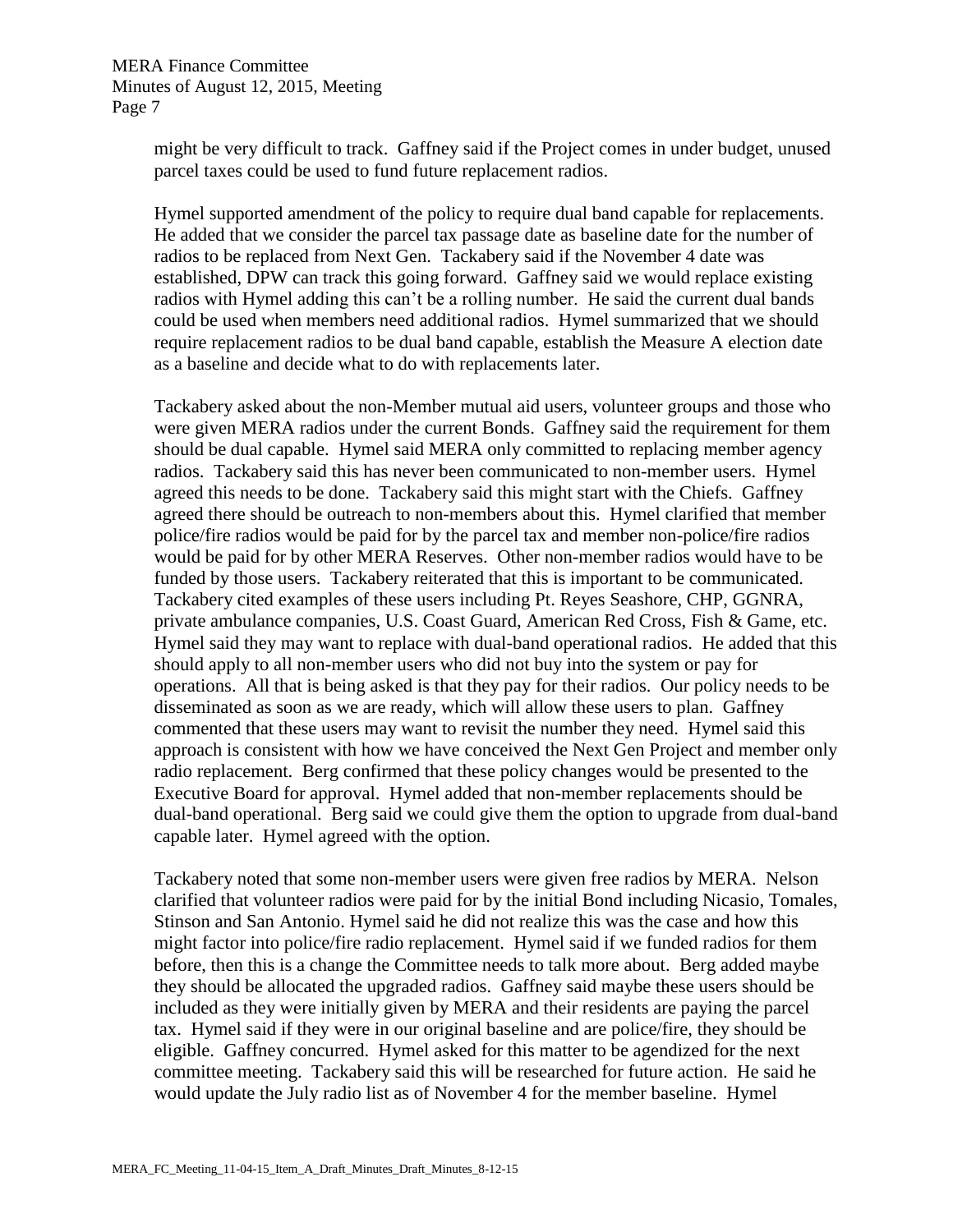confirmed of the \$40M Project Budget, \$10M+ was radios and non-police/fire was 20% of that or \$2M. Gaffney said we used a discounted per-radio cost of \$4,500 each for the Budget. Pearce confirmed with Tackabery and Nelson that this discounted rate could be extended to our non-member users.

### F. Financing of Next Gen Project Non Police/Fire Costs

Cassingham said she raised this matter for discussion and clarification. Based on discussion of the previous item, it was the consensus to proceed relying on the parcel tax to fund police/fire Next Gen costs and MERA Reserves to fund non-police/fire radios. Cassingham said she will advise Bond and Tax Counsels accordingly. Gaffney said this will exhaust MERA's \$2M reserve. Pearce said we should consider future operating contributions by large non-member users, like NPS.

# G. Report on Non-member System Users Zero-Rate Fee Schedule and Next Gen Operating Cost Share

Cassingham reported there have been challenges in convening a Committee meeting on revisiting this matter. She is trying to confirm a meeting on September 9 before the Executive Board meeting.

#### H. Other Information Items

# • Direction Re: Next Gen System New Members

Cassingham reported that she and DPW have been discussing the agencies that have approached them about MERA membership and the impacts on planning for Next Gen capacity and coverage. She said possible new members are MCOE, Las Gallinas Sanitary District, Central Marin Sanitary Agency, North Marin Water District and Ross Valley Sanitary District. Member agency MMWD may seek to add another 30-60 radios due to expanding use by their Corporation Yard. She said new member inquiries are strictly exploratory about whether to join now or with Next Gen. Hymel clarified that with the exception of MMWD, these would be new users of the system. Nelson added that MMWD has their own Corp Yard System that DPW maintains. Hymel said there are two issues, which are capacity and sharing operating costs. Cassingham said it is also a value-added issue for the MERA members. Hymel said with capital costs of Next Gen paid by the parcel tax, MERA could offer an O&M cost share which might be a good option for MERA. Other questions to be considered is their use of the System and participation value. Nelson added we need to consider whether they can be well served with future coverage. Hymel said Schools should be offered pro rata O&M, with them paying for their own radios. Tackabery clarified that the Schools were offered in writing years ago that, if they joined, they would not have to pay O&M, only for their radios. Hymel said, given this, it would be the policy for Schools.